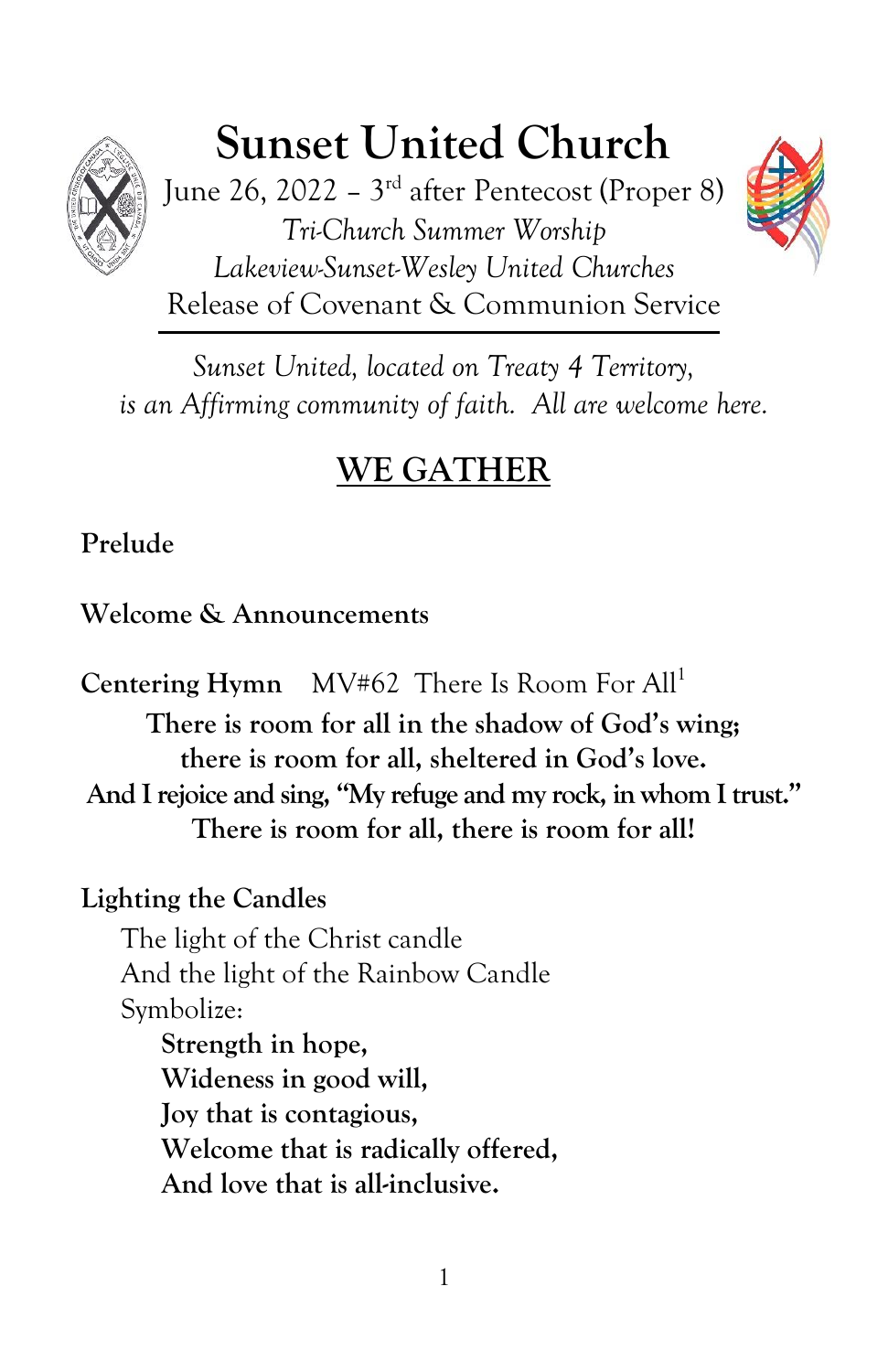#### **Call to Worship**

**Opening Prayer**

**You touch our lives, God, in many ways – You raise us up when we feel discouraged, You ground us when we are flighty and on edge, You inspire us when we have lost a sense Of who we are. You settle us when change surrounds us, You accompany us in the many and varied Journeys we undertake day by day. Be with us in this time of worship, And give us the direction we need to face The future with hope and energy. We pray this in Jesus name. Amen.**

Hymn MV#12 Come Touch Our Hearts<sup>2</sup>

**Come touch our hearts that we may know compassion, from failing embers build a blazing fire; love strong enough to overturn injustice, to seek a world more gracious, come touch and bless our hearts.**

**Come touch our souls that we may know and love you, your quiet presence all our fears dispel; create a space for spirit to grow in us, let life and beauty fill us, come touch and bless our souls.**

**Come touch our minds and teach us how to reason, set free our thoughts to wonder and to dream;**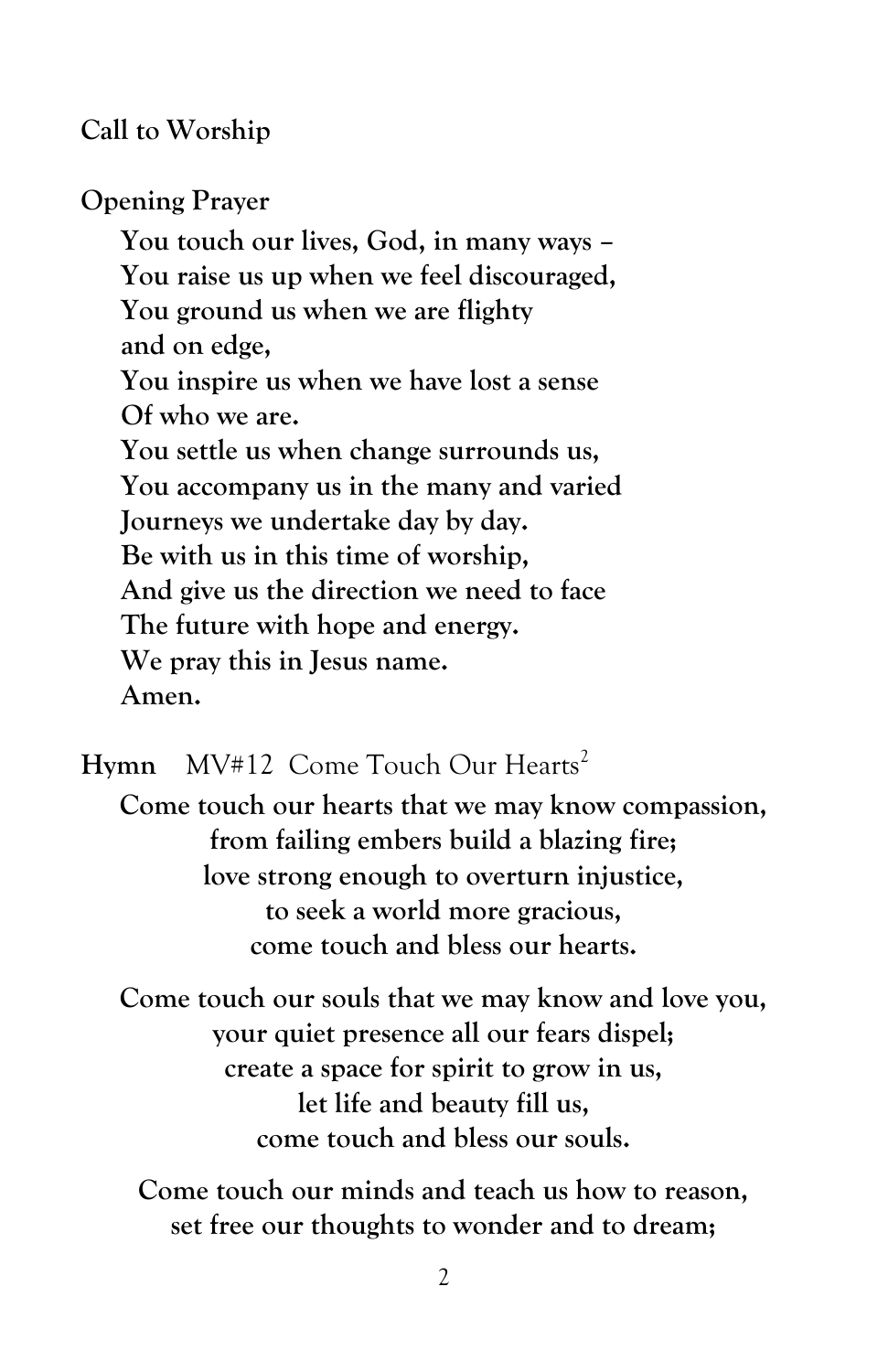**help us to open doors of understanding, to welcome truth and wisdom, come touch and bless our minds.**

**Come touch us in the moments we are fragile, and in our weakness your great strength reveal; that we may rise to follow and to serve, steady now our nerve, come touch and bless our wills.**

**Come touch us now, this people who are gathered, to break the bread and share the cup of peace; that we may love you with our heart, our soul, our mind, our strength, our all, come touch us with your grace.**

**Passing the Peace**

#### **Sharing the Story**

**Hymn** "I Am Amazing"<sup>3</sup> **I am amazing! I am amazing! I am filled with power! I am filled with power! And God loves me. And God loves me. Like cra - zy. Like cra - zy. I am amazing! We are amazing! We are amazing! We are filled with power! We are filled with power!**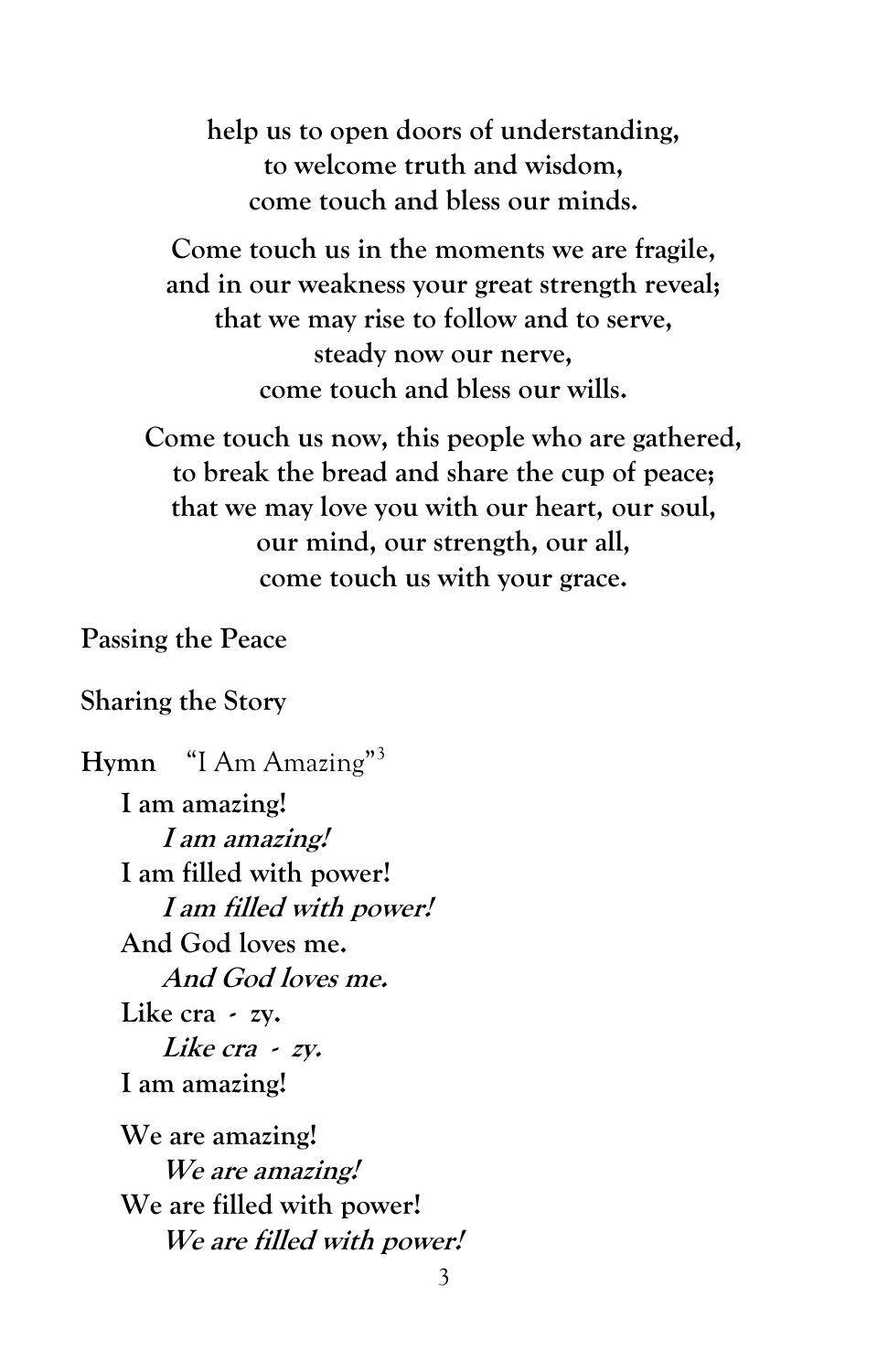**And God loves us! And God loves us! Like cra - zy! Like cra - zy! We are amazing!**

**God is amazing! God is amazing! God is filled with power! God is filled with power! And we love God! And we love God! Like cra - zy! Like cra - zy! God is amazing!**

## **WE LISTEN**

**Scripture** Isaiah 43:1-7, 15-21

**Special Music**

**Reflection**

Hymn MV#194 Bread of Life, Feed My Soul<sup>4</sup> **Bread of life, feed my soul, as the presence of the Spirit makes me whole. Bread of life, fill my heart with the grace and mercy you impart.**

**I have heard your voice calling, "Come, my friend, and share in the feast that is laid out for you to show how much I care."**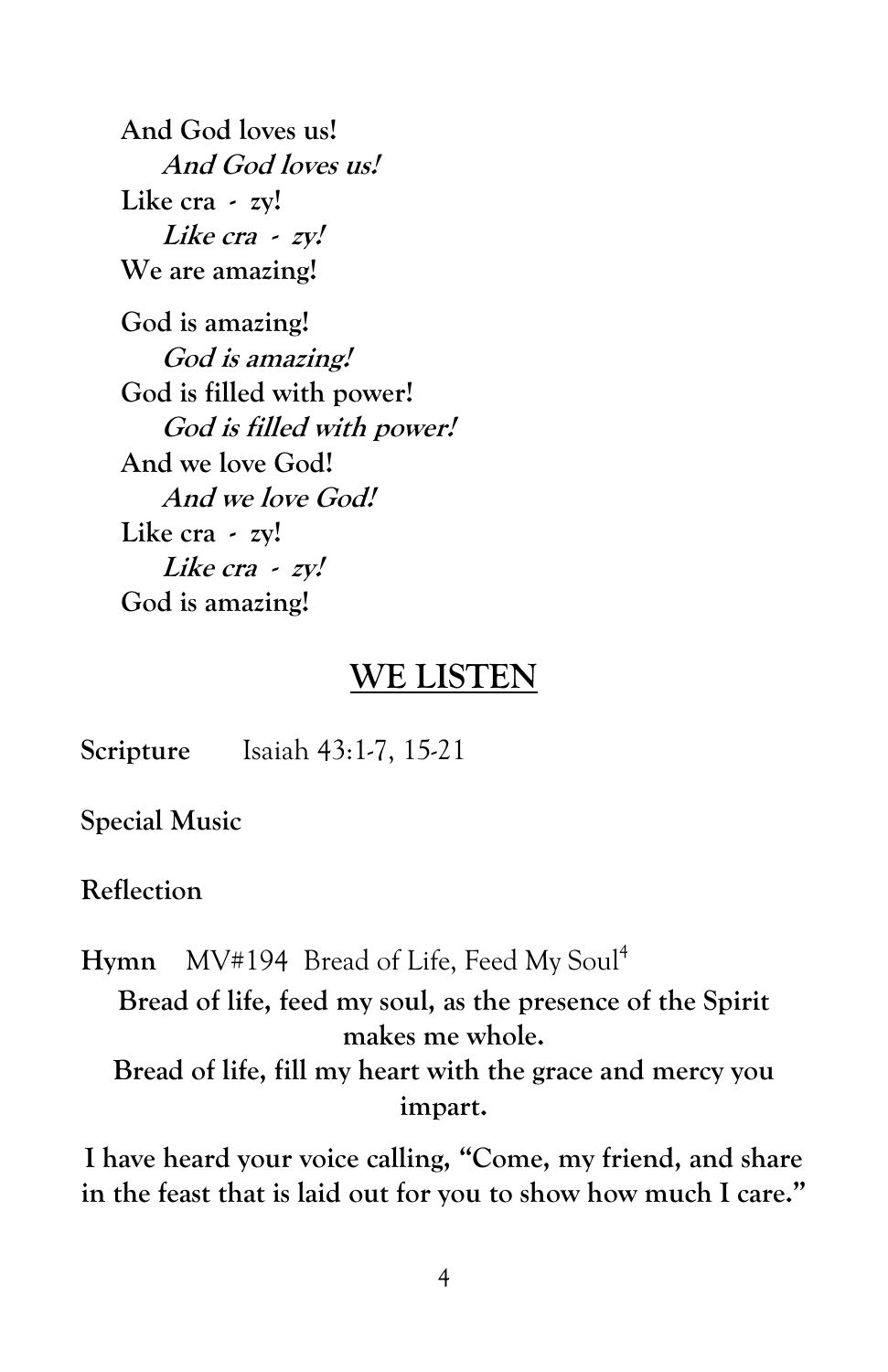**Bread of life, help me live a life as pure and true as Jesus did. Bread of life, help me see the boundless love of Christ for you and me.**

**I have heard your voice calling, "Come, my friend, and share in the feast that is laid out for you to show how much I care."**

**Bread of life, feed my soul, as the presence of the Spirit makes me whole.**

**Bread of life, fill my heart with the grace and mercy you impart.**

**Celebrating Communion**<sup>5</sup>

Here at this table… …May the Peace of Christ, **The love of God** And the presence of the Holy Spirit be with you. **And also with you**

God of life… …You decided to again to do a new thing. **You called Abram and Sarai Into a new life, Promising that through them The world would be blessed.** The new thing continued… …And once again you did a new thing. **You called to Moses and Aaron and Miriam To lead the people to freedom, Giving them a set of rules to guide How they lived with you and with each other, Covenanting to be with them always.** Over time,… …Prophets filled with your Spirit.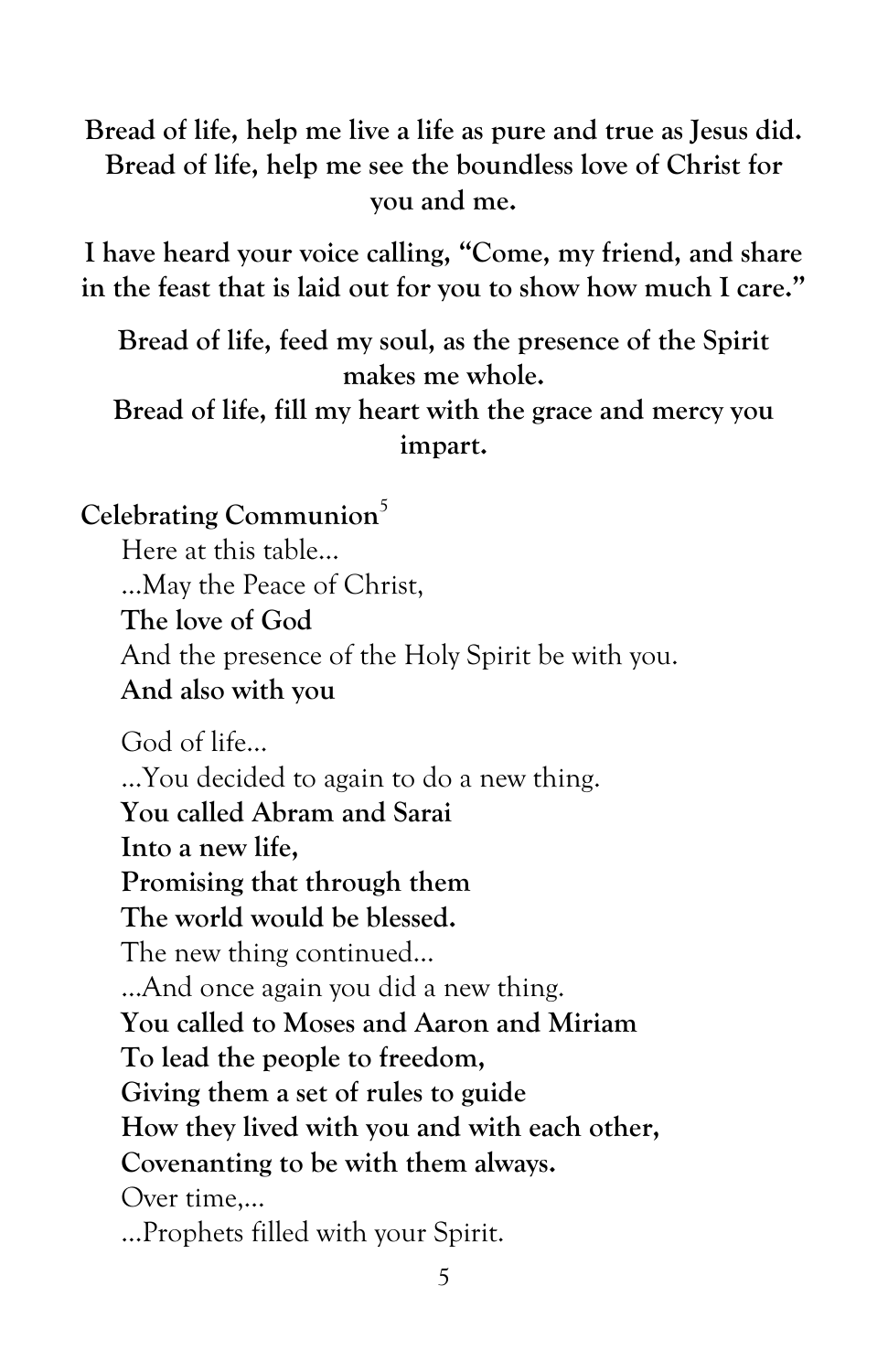**Remembering all these gifts, All these new things, All the ways you brought new life to your people, Remembering we join in our voices With the voices of the faithful through all the ages Singing songs of praise and thanksgiving.** Eventually, looking at the world You again decided to do a new thing. **You chose to join us in creation, The Word-made-Flesh, To share our joys and sorrows, To live through the challenges and successes.** In Jesus, child of Mary, … …Who encourages us to pray together saying: **Our Father**

#### **Sharing the Meal**

#### **Prayer after Communion**

Loving One, who invites us and seats us at the table,

**We have shared the bread and the cup,** 

**tasting the goodness offered there.**

**May the meal shared together awaken our hunger for the Banquet of Life.**

**May the company of this gathered community renew our commitment to be the presence of Your love in the world.**

God, you regularly do new things,

**May we be refreshed and renewed So that when the next new thing begins We will have the wisdom and the courage To be open to all that it offers, Energized to be on this journey with You.**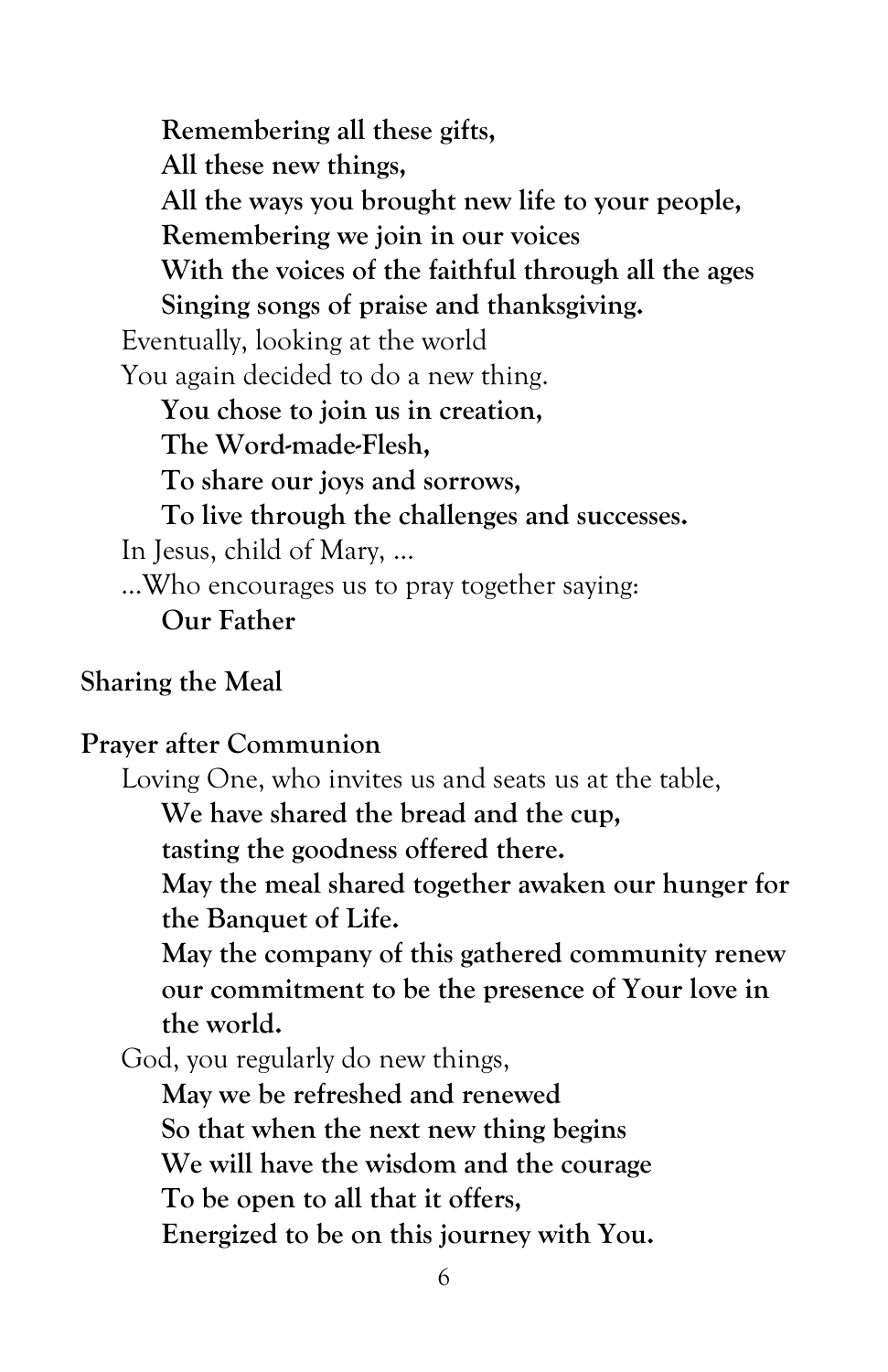We pray these things in the name of the One, who is teacher and guide, rock and redeemer. Amen.

Hymn MV#144 Like a Healing Stream<sup>6</sup> **Like a healing stream in a barren desert, Spirit water bringing life to dusty earth, God is trickling through our lives as in a dream unfolding, promising revival and rebirth…like a healing stream.**

**Like a gentle rain on a thirsty garden, Spirit water come to nourish tiny seed, God is bubbling through the soil to coax a new creation, yearning for an end to want and need…like a gentle rain.**

**Like a river strong with a restless current, Spirit water rushing on to distant shore, God is carving out a channel in a new direction, calling for an end to hate and war…like a river strong.**

**Like a mighty sea reaching far horizons, Spirit water with a love both deep and wide, God is working in our hearts to shape a new tomorrow: God will always challenge and provide! Like a mighty sea, like a river strong, like a gentle rain, like a healing stream.**

**Service of Release from Covenant**

*Presider* Late winter 2018, … …Please join me in prayer: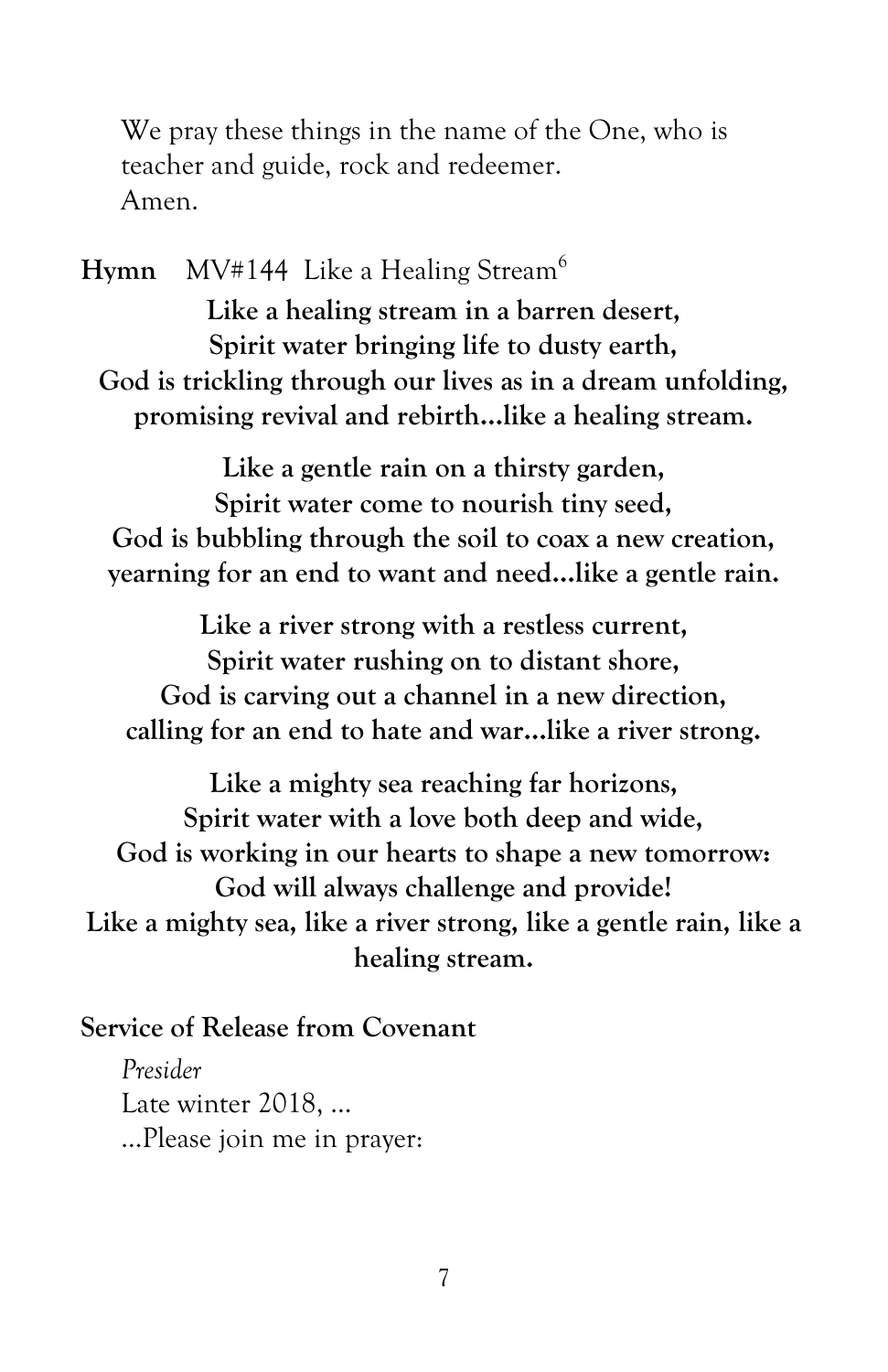#### **Prayer**

**Holy One, we give thanks for the time and faith shared together in this covenant. As we give thanks for the leadership shared and for the love offered, while marking the end of this relationship, be with us. Guide us by the Spirit to say goodbye well, and to take our next steps with courage. Amen.**

#### **Recognition of Symbols of Ministry**

**The Bible** The Bible is a symbol…

…as you move forward.

**We will continue to teach and learn from Scripture. The Word of God lives among us.**

#### **The Chalice & Mason Jar**

These items represent…

… shared meal and living water.

**We will continue to celebrate new life through communion and baptism. We will always be a place of radical welcome.**

#### **Coffee Cup**

The Coffee cup represents…

…between you.

**We will continue to share our joys and sorrows, our dreams and our fears remembering we are connected one to another through faith.**

#### **Choir Symbol**

We cannot deny the important… …presence here in this place.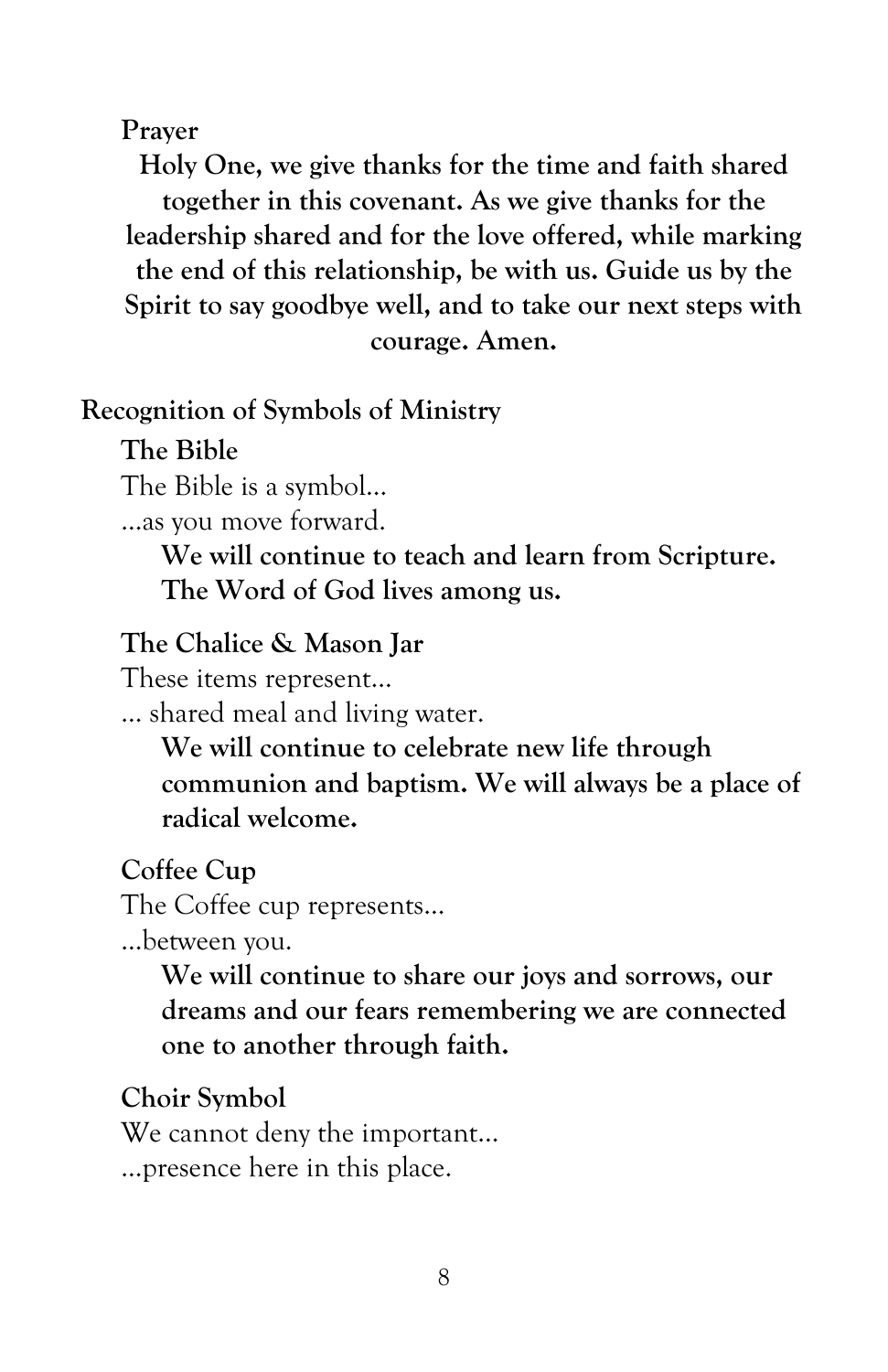**We will continue to worship with melody and song, recognizing and honouring the gift of music in our midst.**

**Prayer Shawl**

The shawl represents…

…to care for one another and the world

**We will continue to care for others; surrounding them with support.**

## **Quilt**

The quilt symbolizes…

…the time you spend together.

**We value the presence of children and youth in our congregation, and we commit to continuing our ministry with them and their families.**

## **Kaleidoscope**

## **Marking the End of the Covenant**

*Tricia*

Members and friends of Sunset United, …

…made along the way.

**We receive your gratitude and offer our forgiveness.**

*Tricia and Staff team*

Michelle, Shirley, Corinne, Bonnie, Polly:…

…for the mistakes I have made.

*Staff team*

*We receive your gratitude. As we part, may we know God's grace and peace.*

*Presider*

To the members and friends of Sunset United Church: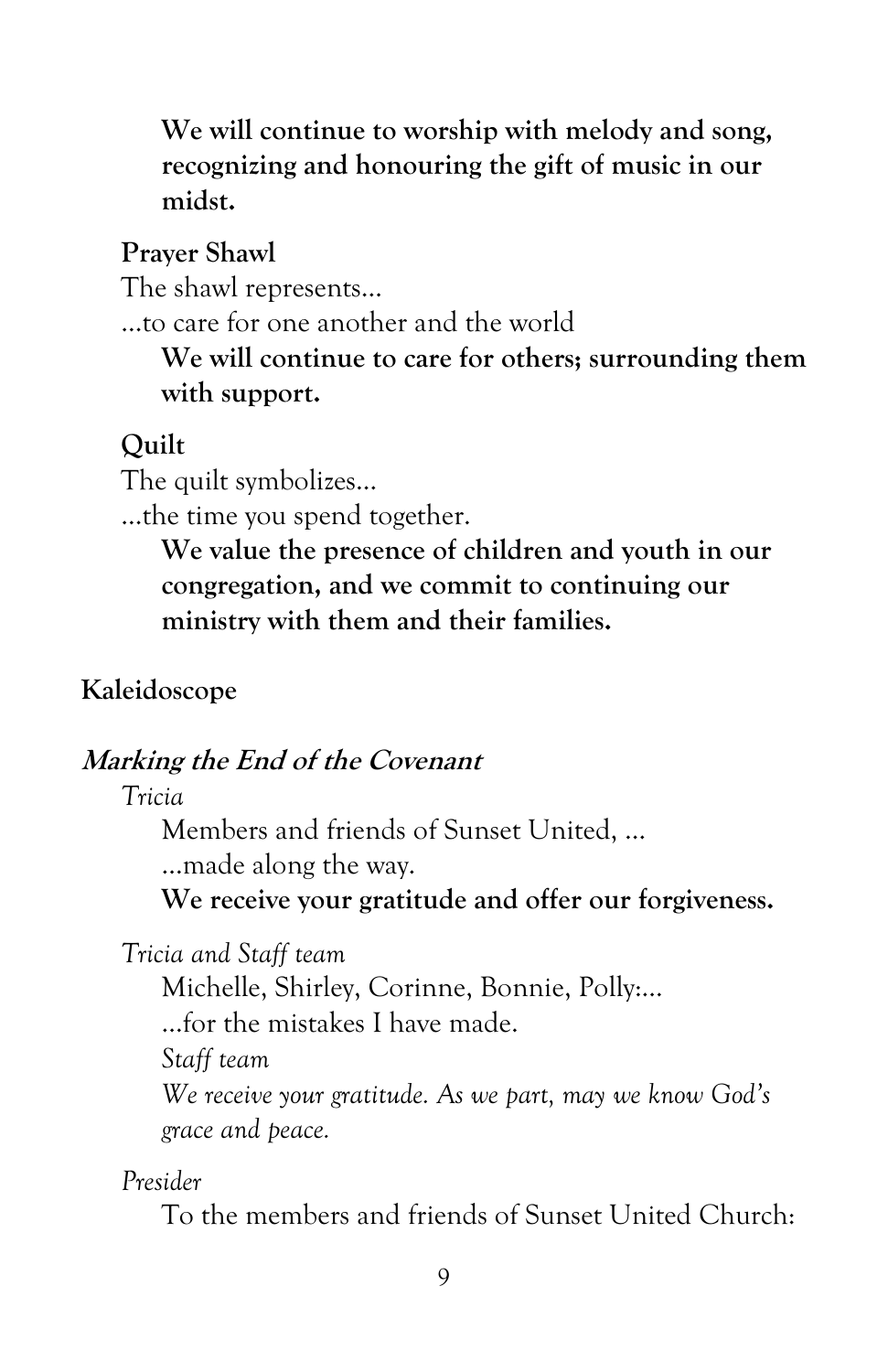Will you release Tricia Gerhard from the duties of the ministry of Word, Sacrament and Pastoral Care in this place? **We will**

Will you offer your encouragement and prayers for Tricia's continued journey in Winnipeg? **We will.**

*Linda to Tricia*

Will you… … Sacrament and Pastoral Care? **I will** Will you respect... ...their continued ministry here? **I will.**

*Members of the Tri-Church community and Living Skies Region,* Will you, people of the Tri-church community and of the Regional Council, release Sunset United from their covenant? **We will**

Will you remember Tricia and Sunset in your prayers and support them in their new journeys? **We will.**

On behalf of Living Skies Regional Council, and the United Church of Canada, I bear witness to the words spoken: words of gratitude, love, and release. **Amen.**

*Tricia's words of Release*

Beloved of Sunset,… ….Please pray with me: **May God be with those who go and those who stay. May the new stages of our lives apart be richly blessed and guided. With gratitude and love, we pray these things. Amen.**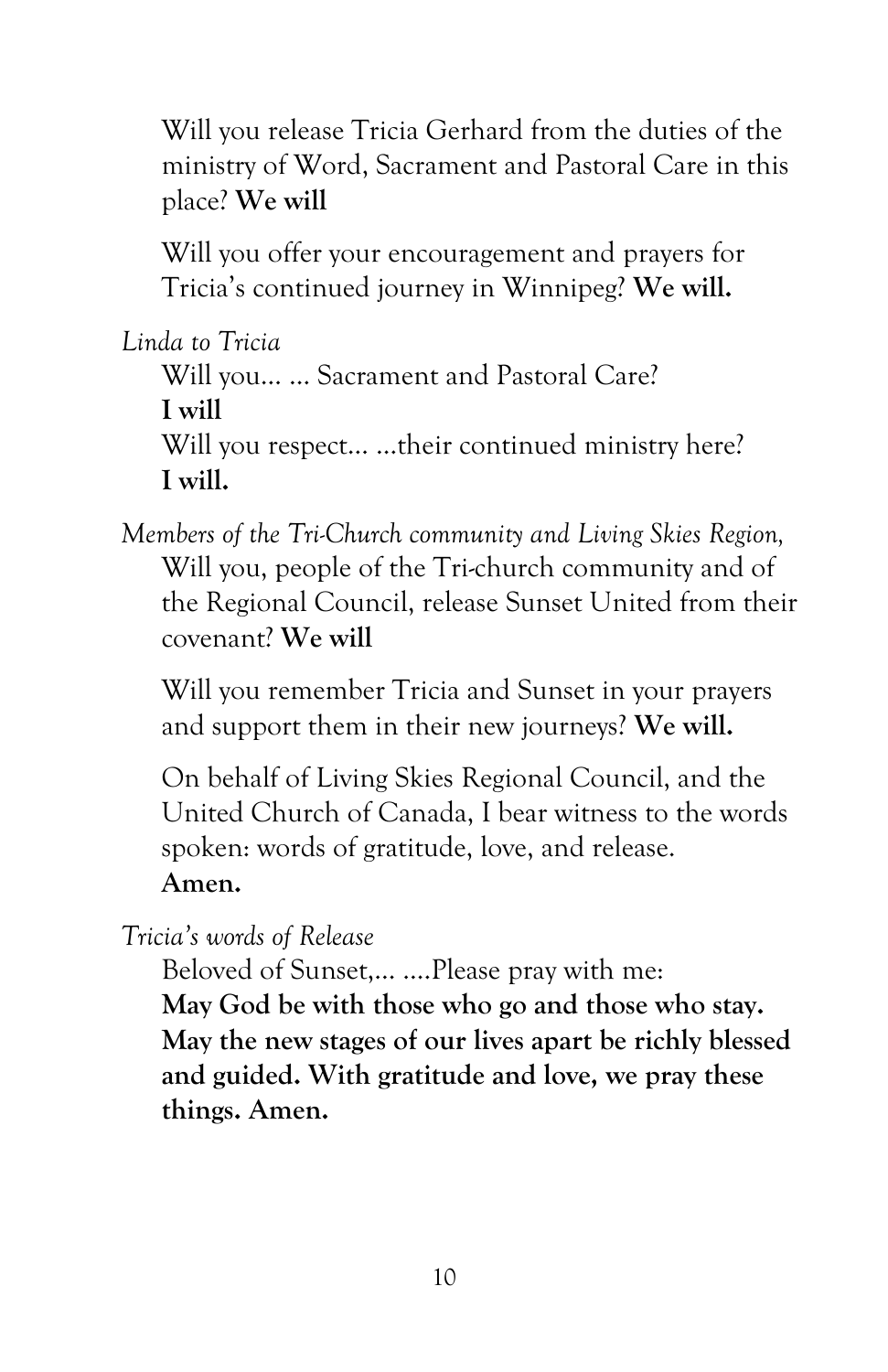**Hymn** MV#150 Spirit God, Be Our Breath<sup>7</sup> **Spirit God: be our breath, be our song. Blow through us, bringing strength to move on. Our world seems inward, defensive, withdrawn… Spirit God, be our song.**

> **Patient God: soothe our pride, calm our fear. Comfort us. When we know you are near we grow more certain, our vision is clear. Patient God, calm our fear.**

**Loving God: be our voice, be our prayer. Reaching out, joining hands as we share, we seek your guidance through friendship and care. Loving God, be our prayer.**

**Spirit God: be our breath, be our song. Blow through us, bringing strength to move on. Through change, through challenge, we'll greet the new dawn Spirit God, be our song.**

**Sending Forth and Blessing**

**Amen** (Hallelujah Amen)

*Postlude*

 **Minister:** Rev. Tricia Gerhard (she/her) **Children & Youth Minister:** Michelle McConkey (she/her) **Choir Director:** Corinne Groff (she/her) **Pianist:** Shirley Hill (she/her)

*֍֍֍֍֍֍֍֍֍֍֍֍֍֍֍֍֍֍֍֍֍֍֍֍֍֍֍֍֍֍*